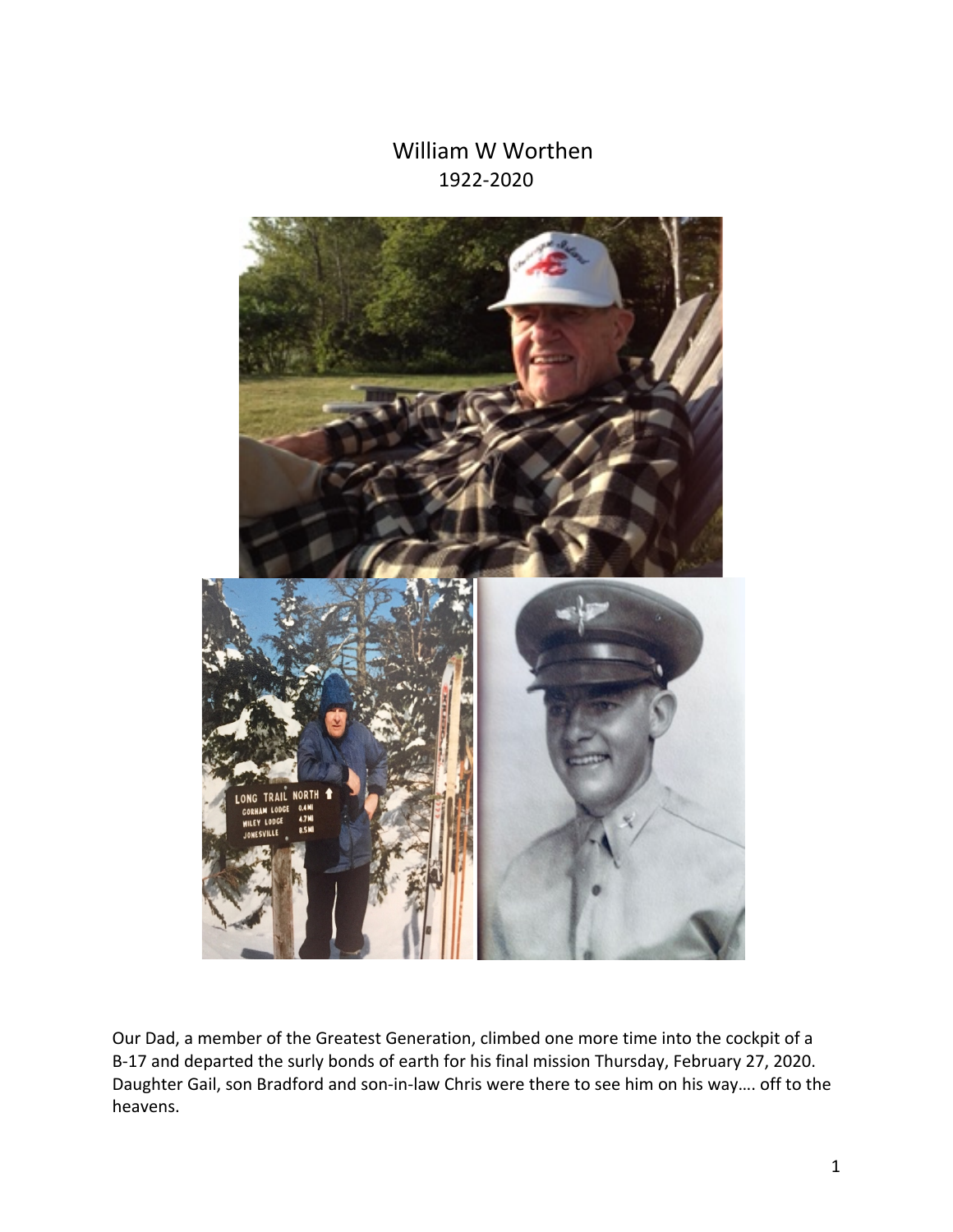At the young age of 20, Bill enlisted in the Army Air Force . With the rank of  $1<sup>st</sup>$  Lieutenant,  $8<sup>th</sup>$ Air Force he earned the right to the co-pilot seat in a new B-17 Flying Fortress headed to Europe to assist the Allies in defeating Adolf Hitler.

Stationed in Knettishall, England Dad's initial commitment was to fly 25 bombing missions. He volunteered for 10 additional missions. Returning from his 35<sup>th</sup> and final bombing run on Christmas Eve 1944, Dad's B-17 was badly damaged by enemy flack injuring his Captain, the pilot. 3 of the aircraft's 4 engines had been hit and failed. Dad took control of the plane, crash landing in a field in Belgium. All were rescued by Allied Forces. All survived.

Bill and his wife Rae traveled annually to the Mighty 388<sup>th</sup> Bomb Group reunions held around the United States and England to reminisce and rejoice with lifelong B-17 veterans and their families.

Perhaps one of Dad's most famous missions was not a bombing run at all but a highly top secret flight. His crew was selected to escort Joseph P Kennedy Jr on what was an ill-fated attempt to deliver a lethal blow to the enemy. Dad's crew was to provide escort coverage for Kennedy. Positioned 500 feet off the right wing of Kennedy's plane when it blew up, Dad's B-17 became inverted due the violent explosion. He and his pilot had all they could do to control their Flying Fortress.

Soon after the war Dad was in Hyannis, Massachusetts for a weekend getaway. John and Bobby Kennedy heard Dad was nearby and met up with him on the beach near the Kennedy Compound thanking Dad for his bravery and to learn more of the fate of their oldest brother.

William W Worthen was born in Springfield, Massachusetts December 20, 1922 the son of Ernest N and Emma L (Merrill) Worthen. His mother nicknamed him Birdie as he was always happily singing and whistling. A quality he shared throughout his life.

Bill spent his younger years traveling to the family farm in Worthington MA as well as summers on Chebeague Island, Maine. The family cottage on Chebeague was one of his favorite places to be….Dad was a highly proficient gardener growing an amazing variety of vegetables and could dig a bushel of clams as fast as any native islander.

Dad was always comfortable in the kitchen cooking and baking. A confidence inherited by Gail and Brad.

Bill was a natural outdoorsman. He spent summers in his formative years exploring wildlife on the family farm and traveled by train to the Rangeley Lake Region of Maine for boys camp. He attended Williston Academy and graduated in 1950 from the UVM College of Agriculture. Dad enjoyed immensely his life-long friendship with his Delta Psi Fraternity brother, hunting buddy and best man John Kubin and his wife Sally.